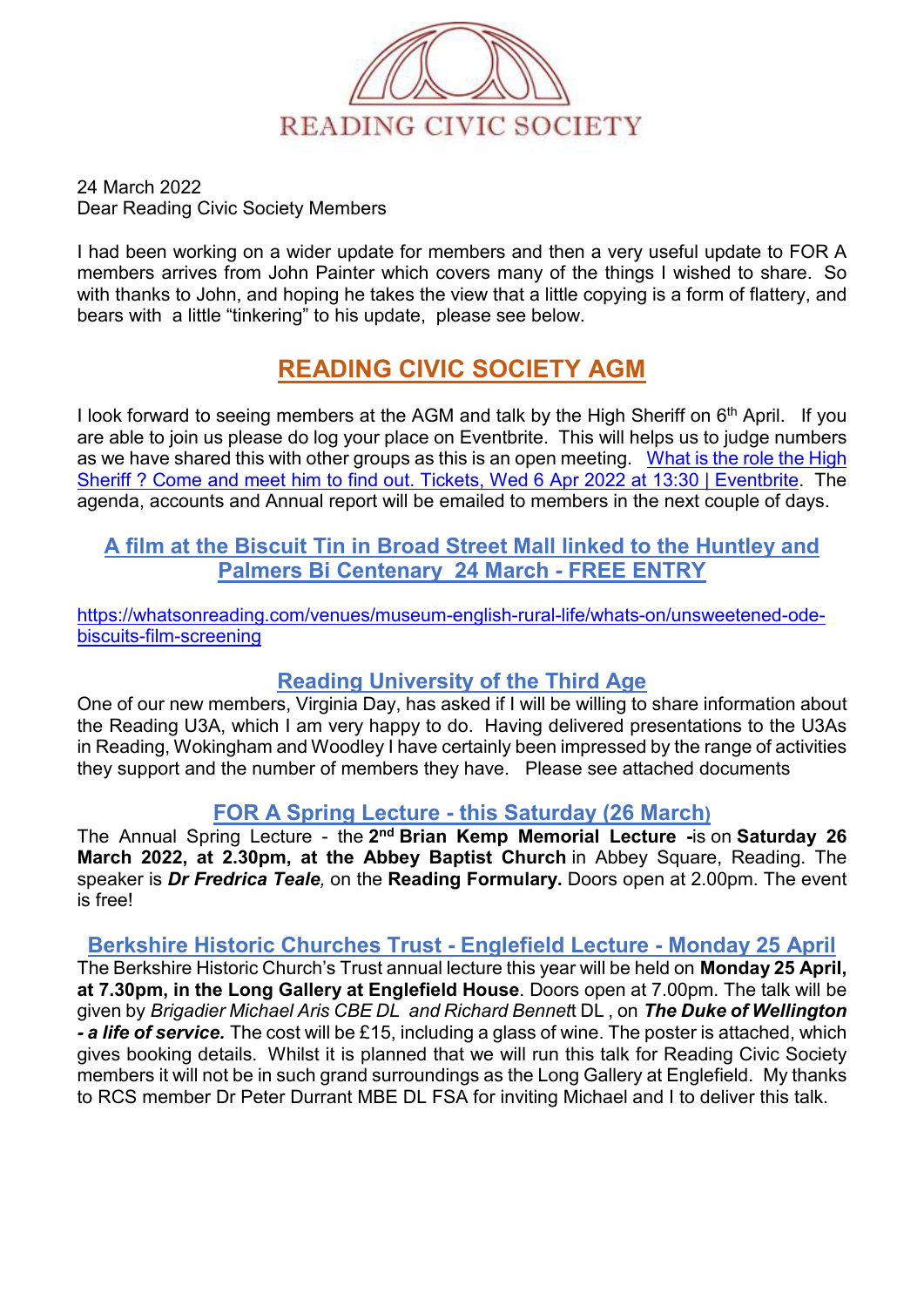# **Launch of Reading Civic Society and Archi-Adventure Project Thursday 28 April Haslams Estate Agents**



This is a project which we are working together with Archi-Adventure, which is run by RCS member Gemma Solanellas, who is based in Barcelona.

In 2021 Gemma obtained £4,000 from Great Western Railway to deliver a project to 10 Primary Schools in Reading which would engage children in years 5 +6 in design, engineering and architecture by supporting them to build their own model stations. Gemma required a partner and

the project seemed to fit our aims well.

Work starts in schools in April with an introductory Video which explains about ; the history of the Railways, station structures and then the things to think about designing their own station. One cold Friday afternoon in March I was Chris Forsey's "bag man" as he videoed the Network Rail Station Manager, Andy Phillips, positioned him around the station talking about how it works. He was very patient with us

During April / May each school has the opportunity to have a Station Safety briefing provided by GWR, either at school or at Reading Station .

During May workshops will be delivered by Stantec Engineering & Weston & Co Architects. Students will work in teams of 3 to build their station. Each school will select a representative model from each class, after which a panel will select the top three across all schools. During late June / July we plan to hold an exhibition about the project, and the selected models, in a public place such as the Market Place, the concourse in front of Reading Station and Haslams Estate Agents. More on this and the launch in due course.

# **I am delighted that Haslams Estate Agents offered to become a Gold Sponsor of the project and, as always, they have been a terrific support.**

**Gentlemen Danes Book Launch 19th May Haslams Estate Agents** 

Members who applied for the postponed event in December will be sent an invitation in the next week or two.

# **Reading Water Fest - Saturday 4 June 2022**

This year's annual Reading Water Fest will be held earlier than usual, on the first Saturday of June. It will be an integral part of Reading's celebrations for the Queen's Platinum Jubilee, which start on the Jubilee Bank Holiday on Thursday 2 June and run through to Sunday 5 June. For more details see the Council press release:

[https://media.reading.gov.uk/news/celebration-date-announced-for-water-fest-2022](https://nam12.safelinks.protection.outlook.com/?url=https%3A%2F%2Fmedia.reading.gov.uk%2Fnews%2Fcelebration-date-announced-for-water-fest-2022&data=04%7C01%7C%7C01d4d8d6749144eb9b4208da0cdb7ff3%7C84df9e7fe9f640afb435aaaaaaaaaaaa%7C1%7C0%7C637836434289335263%7CUnknown%7CTWFpbGZsb3d8eyJWIjoiMC4wLjAwMDAiLCJQIjoiV2luMzIiLCJBTiI6Ik1haWwiLCJXVCI6Mn0%3D%7C3000&sdata=72RprJMnBQM5nBFEpZQGMj2g6BZt%2FTZgVfrTepk4K%2FI%3D&reserved=0)

A range of Jubilee celebration events and activities will take place in Reading over the Platinum Jubilee, including:

- A beacon lighting ceremony in the Abbey Ruins on the evening of 2 June 2022
- A specially created, augmented reality trail across Reading to link with our Mayor's charity sponsored walk across Reading over the Jubilee weekend
- Trinity Concert Band children's concert at the Forbury Bandstand on Sunday 5 June
- Jubilee exhibition at Berkshire Record Office May 26 to August 26
- A range of Jubilee-related activities at Reading Museum, including a Platinum Pudding Trail and Jubilee Dress-Up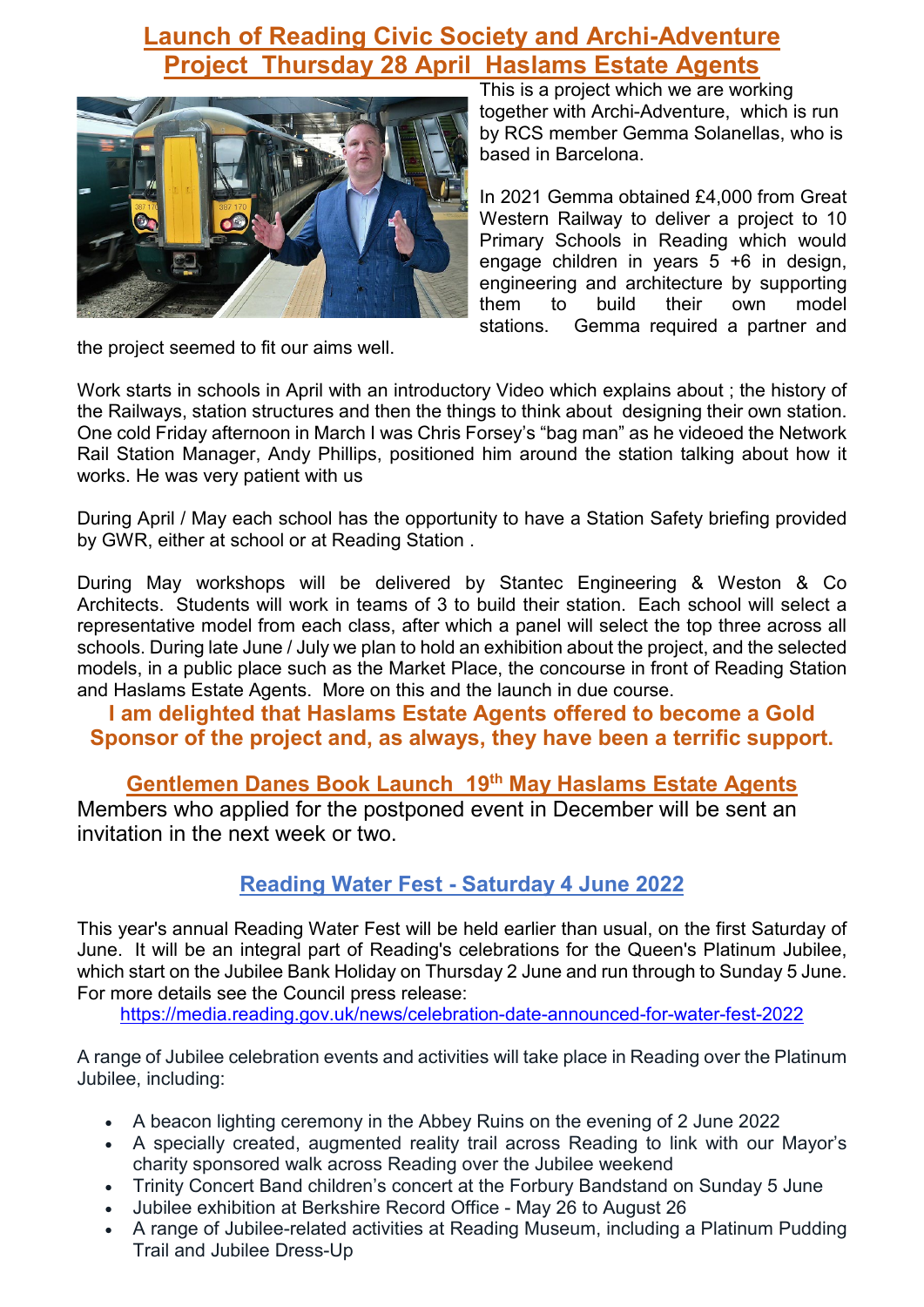- Reading Libraries Jubilee Rhymetime in the Forbury Gardens Wednesday 3 August
- Jubilee Street Parties 2 to 5 June

FOR A hope to be involved in the lighting of the Reading Jubilee beacon, in the Abbey Ruins, at 9.45pm on the evening of Thursday 2 June.

**Reading Civic Society** will join the many local groups which will have stands at the Water Fest on the Saturday, including Friends of Reading Museum, Friends of Reading Abbey

# **Planning Consultations etc**



#### **SSE Vastern Road / Berkeley Homes Proposal**

Many members may recall attending the public exhibitions about the proposals by Berkeley homes to erect housing, mainly flats, on the SSE site on Vastern Road. The planning application was turned down in 2021 by Reading Borough Council. The main reason was that the proposals did not include a direct cycle/ pedestrian link from the Christchurch Bridge to Reading Station, rather the route from the bridge "wriggled" through the site. The barrier to the direct route was that the Sub Station, which supplies

Caversham, is in the way . SSE were simply not willing to countenance its relocation or the cost of doing so.

Berkeley Homes Appealed against the refusal and their appeal has been successful. The decision notice is

[https://acp.planninginspectorate.gov.uk/ViewCase.aspx?caseid=3276463.](https://nam12.safelinks.protection.outlook.com/?url=https%3A%2F%2Facp.planninginspectorate.gov.uk%2FViewCase.aspx%3Fcaseid%3D3276463&data=04%7C01%7C%7C6639b3b9d2084c282c7508da0838fcfd%7C84df9e7fe9f640afb435aaaaaaaaaaaa%7C1%7C0%7C637831338094681573%7CUnknown%7CTWFpbGZsb3d8eyJWIjoiMC4wLjAwMDAiLCJQIjoiV2luMzIiLCJBTiI6Ik1haWwiLCJXVCI6Mn0%3D%7C3000&sdata=N25EwAosSXx8wGopcnEKaO80G28jnljbJQGKunLlOjI%3D&reserved=0)

Also [Developer wins appeal for 209 homes at Reading SSE site | Reading Chronicle](https://www.readingchronicle.co.uk/news/20012251.developer-wins-appeal-build-209-homes-old-see-site/)

The feedback from most members was that the deign was generally ok. Committee members engaged with the development team over several design iterations. Overall we gave it a high mark. We could see the wiggly route through the site was not idea and did understand RBC's desire for a straight line for the North South route but if the Sub-station was in the way then it seemed to be simply impossible, without other compromises. A huge amount of RBC resource we know has been spent defending this appeal and the start date delayed by at least a year, probably longer.

Peter Robinson of the Reading on Thames Blog highlighted that the key sections of the appeal decision are:-

**155**.In past discussions about the development of the CR11g Riverside area the site owner, SSE, have indicated their intention that the entire site would be comprehensively redeveloped. Past feasibility studies illustrate various approaches to development, including retaining and encapsulating electricity transmission equipment below new buildings. Representations were made to the Council in 2017 and 2018 seeking to secure alterations to the emerging LP. This related to a suggested extension of the tall building cluster to include the site and a request that the 10m riverside setback be relaxed to 5m. These representations indicated that such alterations would allow maximisation of potential riverside development, presumably by allowing taller buildings closer to the River. Further, the riverside frontage development would generate the high values required to support the relocation of the central electricity transformers, thereby opening up this part of the site for the desired central pedestrian/cycle link.

**156**.It appears that the failure of these representations to result in amendments to the LP led to the conclusion that moving the substations and transformers within the site or to another location was financially unviable. As a result, the part of the site no longer required for operations was sold on."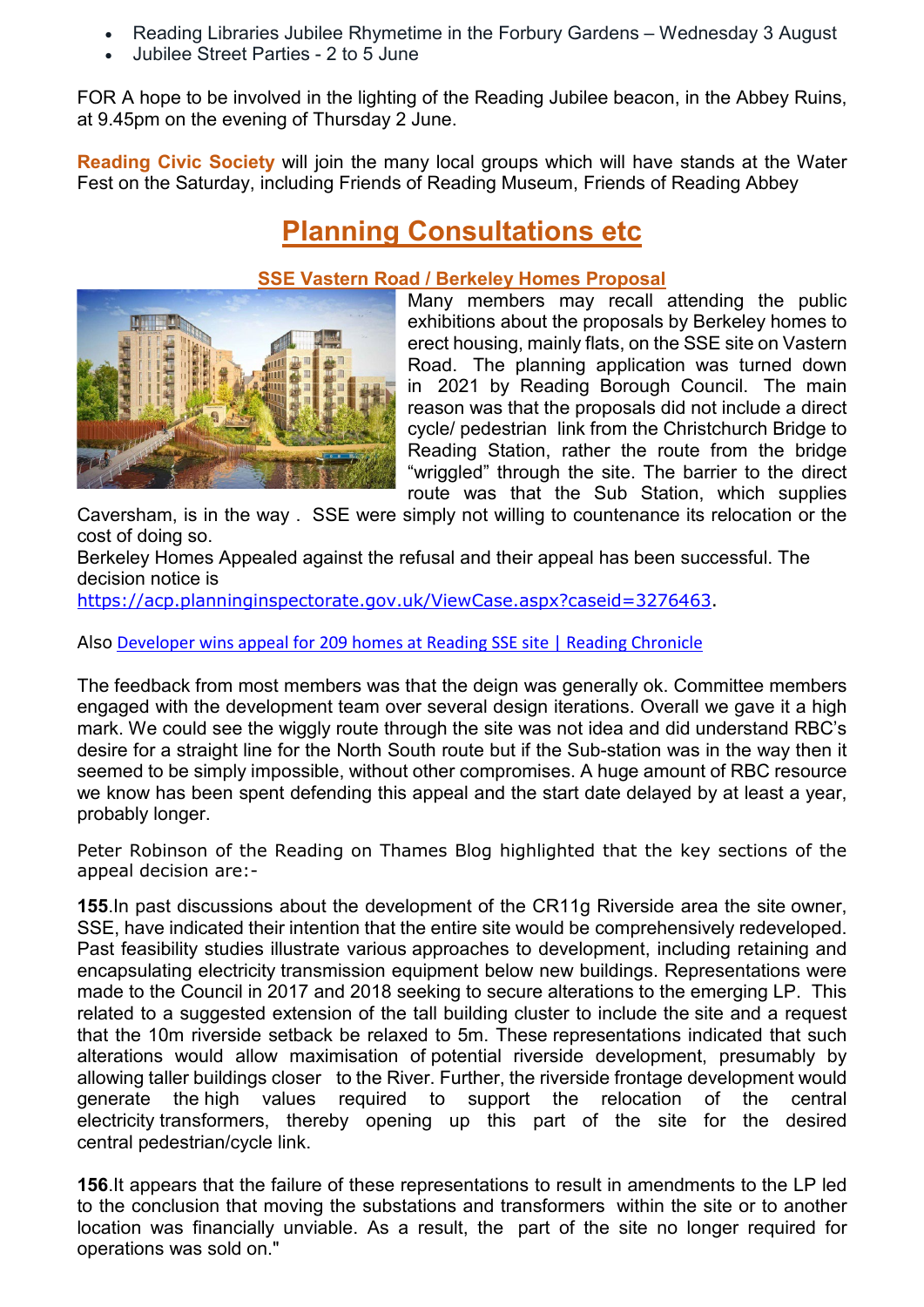**Reading on Thames Blog** suggests the RCS should have been braver in its vision for tall buildings for this site which by requiring a smaller footprint would have made it easier to have a direct North South link.

#### **The AVIVA site (on Vastern Road opposite to the SSE site with TGIFs at the corner)**

A planning application was made for this site which was very intensive. The owners did not seek to integrate their design with the proposals for the SSE site opposite or the proposals for the old sorting office site (Reading Metropolitain). RBC found it to be complex application and it was taking time to work through. The applicant in the end became fed up and lodged an Appeal against non-determination. When we viewed the initial proposals we too had significant concerns and were very much aligned to RBC's caution.

#### **Bristol and West Arcade/ The Coopers Arms Building group on the Market Place**

This site has been increasingly derilict as owner after owner has put forward a scheme (Residential followed by Hotel / Residential) for the centre of this site, the buildings next to M+S and the heritage buildings. The Heritage buildings were deteriorating badly as they had pretty much been abandoned with people gaining access, water leaking etc. In the autumn 2021 RBC pressed hard and successfully encouraged the then owner to restore the externals of the heritage buildings. Unfortunately, they appear to have gone into administration and the site was sold again in December.

In March a small number of members of the CAAC & RCS members, Reading on Thames Blog and a member of FOR A met the new owner and his architect on Line. The new owner is Pd [developments - Mountley Group Ltd](https://www.mountley.co.uk/current-developments.html). This site seems a bit of an odd one in their profile. We did ask what possessed him to acquire the site, we are still waiting for an answer.

The proposal which was outlined to us was;

- retain the front of the building as it faces the Market Place / joins M &S.
- The "arcade" through the site will be retained but instead of several small units there will be a couple of larger retail units on either side of the walk through.
- The upper storeys to be converted to residential units and two floors added.
- The heritage buildings facing the Market place to become Residential above with "retail" below.
- In the centre of the site create a "piazza" , by demolishing the modern additions at the back of the heritage buildings which will connect to the "arcade" .
- In the very centre n build a block in the centre (8 floors), there is already consent for height on this site.
- Overall around 90 flats.
- They do not want to be bound by any of the existing planning consents so new planning applications will be made, probably in 3 phases.
- Overall the ideas seemed quite sensible. They were learning from the over optimism of previous schemes.
- The phased approach seeks to get elements of the site working generating funds for the next phase.
- We do have some drawings which I will share at the AGM.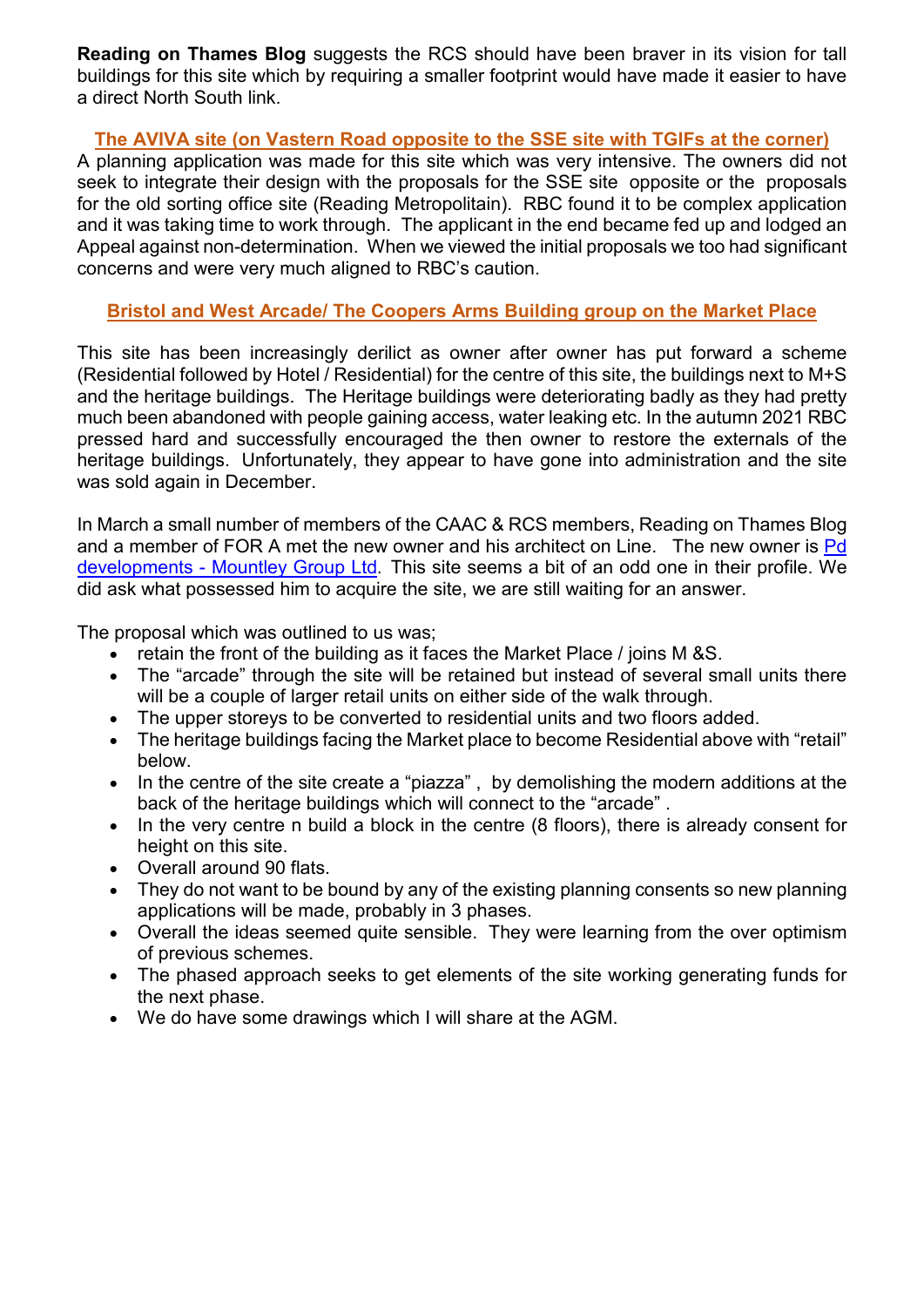#### **39 + 35-38 Friar Street (AKA Cosmo Corner)**



6 of us (Mainly RCS/ CAAC and on Thames) attended<br>n about 35-39 Friar consultation about 35-39 Friar Street. This small number despite the company having circulated over 1,000 flyers.

The proposals may be seen at [Our](http://friarstreetconsultation.co.uk/our-proposals/)  [Proposals - 35-39 Friar Street](http://friarstreetconsultation.co.uk/our-proposals/)  [\(friarstreetconsultation.co.uk\).](http://friarstreetconsultation.co.uk/our-proposals/)

The plan is to remove a 1970s brick building and a Georgian building (Listing removed some years ago) and replace them with a single block which will provide **103 homes**, including 30 % affordable. All will be to rent. Mix 40% single bed, 54% 2 bed and 6% 3 bed. There will be residential co-worker spaces, communal terrace at  $1<sup>st</sup>$  and  $7<sup>th</sup>$  floor . They were keen to highlight that the design maximises dual aspect views. One large and one small retail unit. Height 4-5 storey on Friar Street raising to 6 at the back. Not massively inspiring but basically ok. It will match the corner building being constructed on the Station Hill site, Friars Walk. To the building facing that site they proposed a colonade, which you can just see in the left of the image below.

You may listen to the consultation discussion <https://youtu.be/E6qiCZI8Lws>

# **To comment on the proposal go to [Feedback - 35-39 Friar Street](http://friarstreetconsultation.co.uk/consultation/)  [\(friarstreetconsultation.co.uk\)](http://friarstreetconsultation.co.uk/consultation/)**

For further analysis see also Cosmo Corner - Future Friar Street - Reading-on-Thames [\(readingonthames.com\)](https://readingonthames.com/2022/03/03/cosmo-corner-future-friar-street/#more-6250)

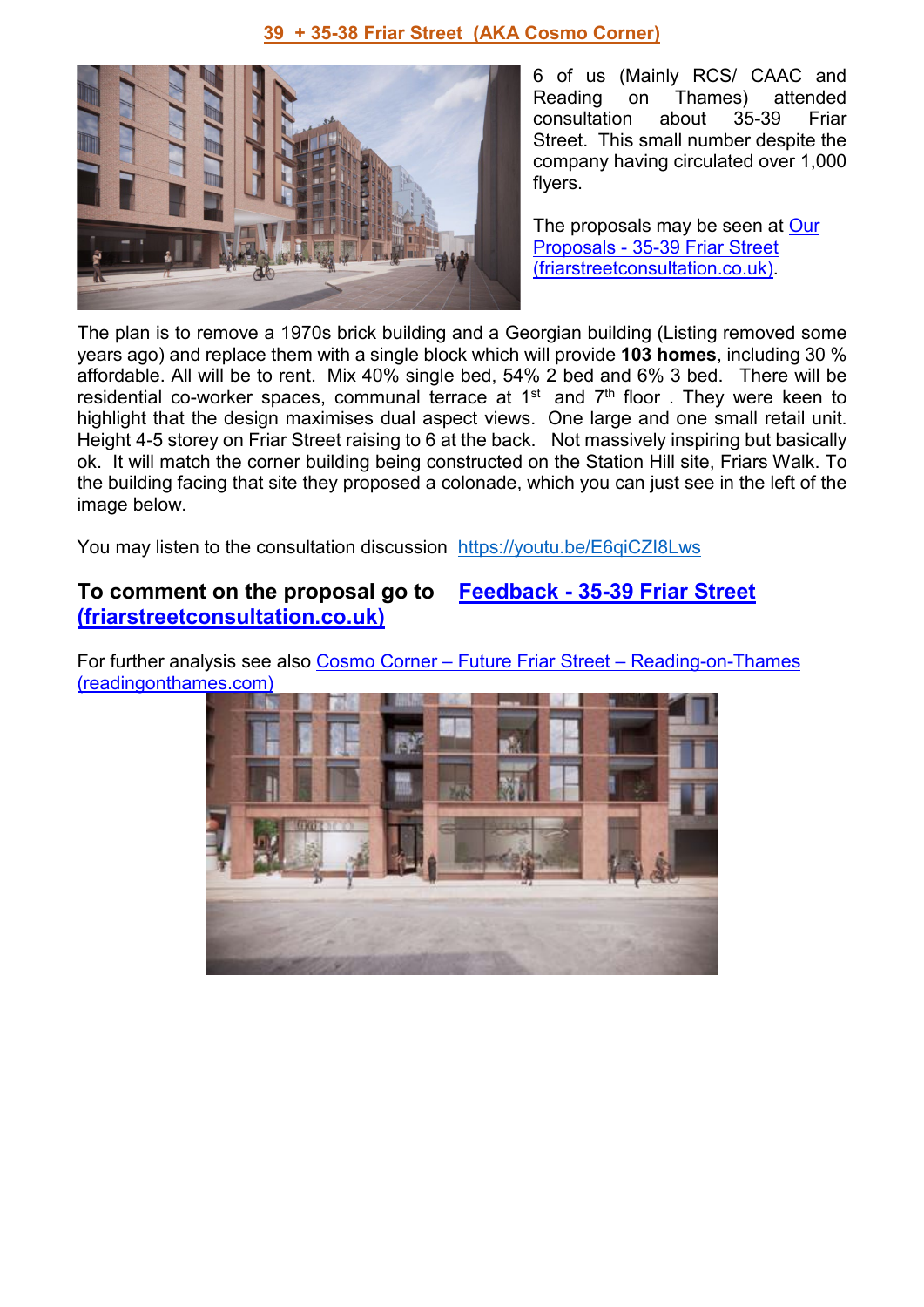#### **Kings Meadow View**



An on line Public Exhibition was held on the proposal for housing to replace part of the Forbury Retail Park, which lies between the IDR and the railway line. This appeared to have more participants than the Friar St discussion. Called Kings Meadow view only a few of the some 900+ flats will face Kings Meadow. The majority will look at each other, the SSE building alongside, the IDR or the Prison.

The layout is shown to the left.

Heights between 5 – 11 storey as is prevalent

in the area. Landscaping will conceal the car parking (the existing car parking for the retail park will be left in place and not dug up). They did not envisage a significant increase in the number of vehicles compared to its use as a retail site.

200 parking spaces+ car club. Will be some retail on site (nursery)/ community spaces/ medical.

Anticipate starting 2024 (subject to planning) and will take 4-5 years.

All flats; 50% 1 bed, 40% 2 bed and 11% 3 bed, in line with the mix on Huntley Wharf.

There will be 2 access points to the site as there is now. Roof gardens.



Overall the landscaping and distance between blocks did not look too bad, see sketch left.

However the block design is truly typically unimaginative. They kept emphasising that the materials would use different brick surfaces "reflecting Reading' Heritage". We raised that there was not a single redeeming feature of design interest to the buildings. I really do wonder what they teach architects these days or do we blame clients with lack of vision?

I asked "how suitable for downsizers" . The

response was that for their other developments 60% are sold to people downsizing. Good luck with that one.

The Reading on Thames blog bemoans the limited ambition of the design and the constraints of the Tall Buildings Policy [A closer look at Kings Meadow View – Reading-on-Thames](https://readingonthames.com/2022/02/17/a-closer-look-at-kings-meadow-view/#more-6222)  [\(readingonthames.com\)](https://readingonthames.com/2022/02/17/a-closer-look-at-kings-meadow-view/#more-6222)

**To find out more and to make a comment go to [Home — Kings](https://www.kingsmeadowview.co.uk/home)  [Meadow View](https://www.kingsmeadowview.co.uk/home)**